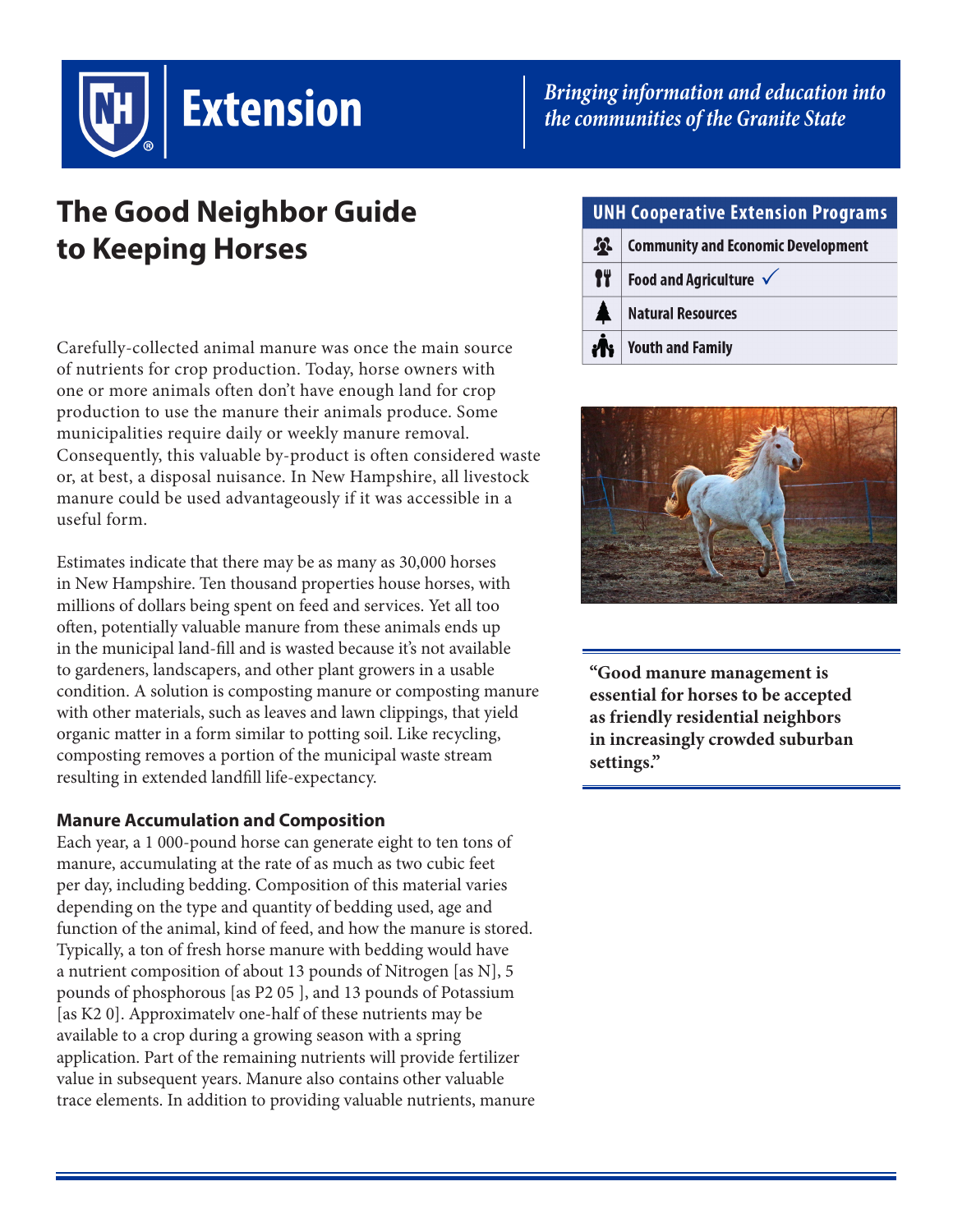improves soil texture and soil moisture-holding characteristics, thereby reducing the need for irrigation.

Decomposition of manure starts as soon as it's voided. Nitrogen is easily lost from horse manure. Decomposition rates depend on handling and storage methods. Horse manure should be kept compact and moist to prevent excessive losses. Manure left in a loose heap loses nitrogen rapidly to the atmosphere in the form of ammonia. Nutrients in urine are readily available for crop use. Bedding used in horse stalls absorbs and holds this valuable component well.

#### **Manure Storage**

A single horse will produce 3/4 -1 cubic foot of manure every day. Bedding can easily bring total volume of material that must be managed each day to 2 cubic feet per animal. Provision must be made for proper handling and storage along with a plan for effective utilization.

While daily removal of manure from the premises might be ideal, it's usually impractical and, contrary to popular belief, it doesn't eliminate fly breeding problems. Adult fly populations within barns can be controlled through use of traps, residual insect sprays, and baiting. Stalls and paddocks should be kept clean and dry. Refuse, scattered hay, and wasted grain about the barn or in the yard can be fly breeding spots if wet. Keeping breeding sites around stalls and feeders at moisture levels below 60% should significantly reduce fly populations. If manure can't be removed weekly in warm weather, a screened storage area or covering the pile with a plastic tarp could be helpful.

Make adequate storage for manure available - 144 square feet of confined storage space will conveniently hold manure from one horse for a year. Accumulation might be 3-5 feet in depth. Large storages should be well-constructed and accessible for use of power equipment. Locate storage sites so loading and unloading is convenient. Create a positive image by storing and handling manure as neatly and inoffensively as possible.

Grade the surrounding area to keep surface water from running over or through the manure and into streams or other surface waters. Covering the manure pile will help prevent liquid from leaching into groundwater. Also keep roof and yard water from draining into the storage area.

Design criteria regulations for new well construction and placement adopted by the New Hampshire Water Well Board on March 17, 2017, "require or recommend that animals should not be penned or tied within a 75-foot protective radius around a water well, particularly if uphill." Owners and managers of horse farms should consult UNH Cooperative Extension and the USDA Natural Resources Conservation Service about manure storage design and management. They have educators, specialists, and engineers who can provide detailed

**"Make adequate storage for manure available - 144 square feet of confined storage space will conveniently hold manure from one horse for a year."**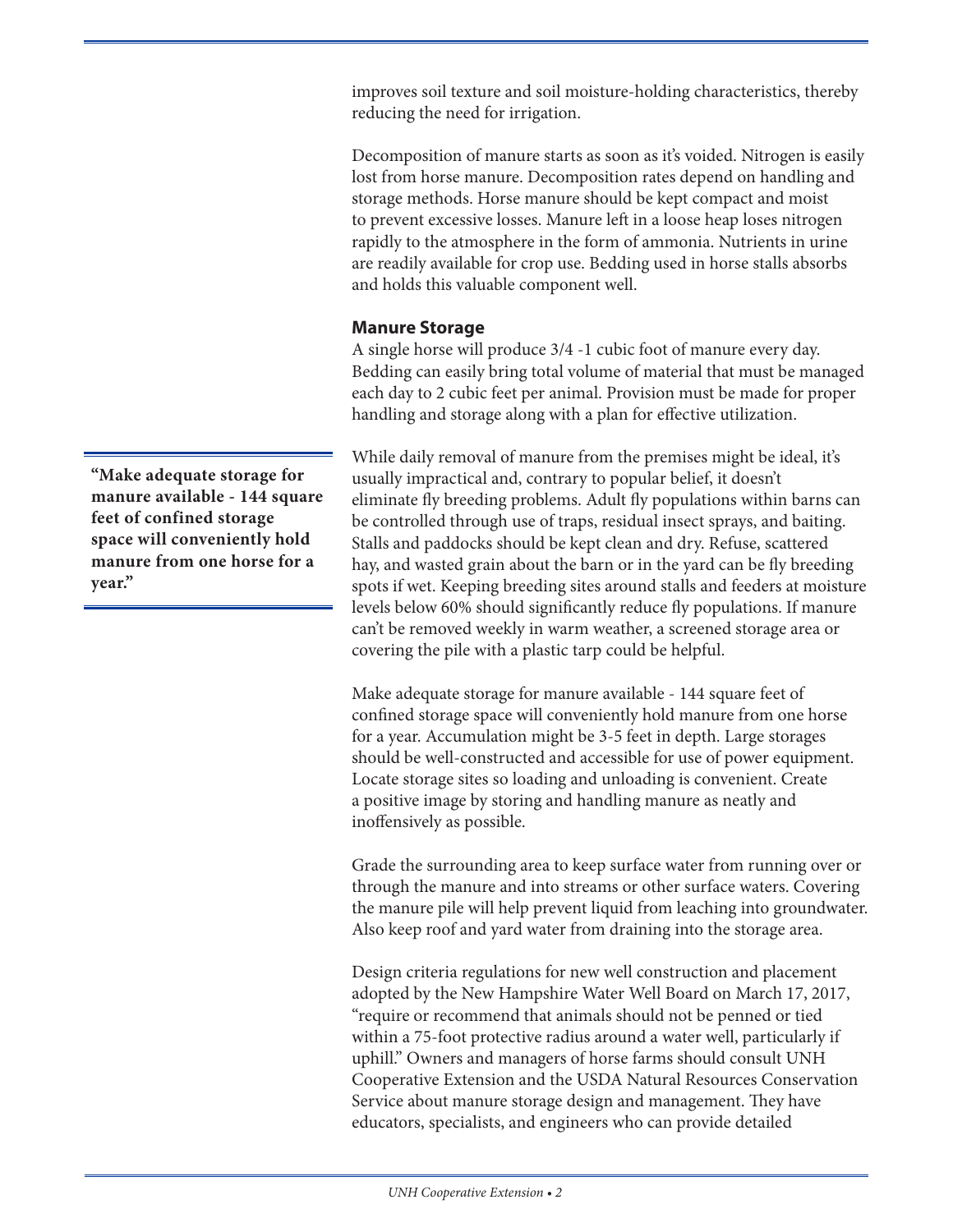information on planning a workable, environmentally-sound manure handling system.

#### **Exercise Runs and Paddocks**

Exercise areas or paddocks are assumed to be areas of bare soil, or sand/ soil mix with little grass or other vegetation in them. They are simply a fenced, open area for horses to use for outdoor exercise. Horses may be turned out into these exercise areas as often and for as long as the horse owner desires. Management of pastures is much different from management of exercise areas.

An exercise area should be a minimum of 200 square feet per adult horse. For maximum use of a given area, several long, narrow runs are best. Minimum width is 14 feet. Length can be any distance that fits the landowner's plans. Long, narrow runs should be laid out across a slope to minimize soil erosion. Generally, try to avoid slopes greater than 3%. Square areas require less fencing. However, horses like to run along a fence line. Therefore, several long narrow runs will allow separated horses to exercise together without interfering with one another.

Plain board fencing is the most economical. A 2 or 3 board design should be satisfactory. Boards should be attached on the post side next to the horses. Care should be taken to eliminate protruding nail heads or other sources of injury to the horses.

Locate exercise runs or paddocks on fairly level, relatively stone-free, well-drained soils. Footing is improved by spreading sand at least two inches deep on existing soils. Sand should be added as previous applications become mixed with the soil. Sand will also reduce dust, mud, and soil erosion.

Keep runs and paddocks clean by removing accumulated manure frequently.

Clean surface water run-off from areas outside of animal exercise areas should be diverted away from these areas and conducted safely to the nearest watercourse or wetland area. Grass filter strips – areas of grass at least 50 feet wide that surround exercise areas – will intercept nutrients and contaminants and keep them out of surface waters.

Consult your county Conservation District people for advice and designs to minimize erosion and potential for pollution from exercise runs and paddocks.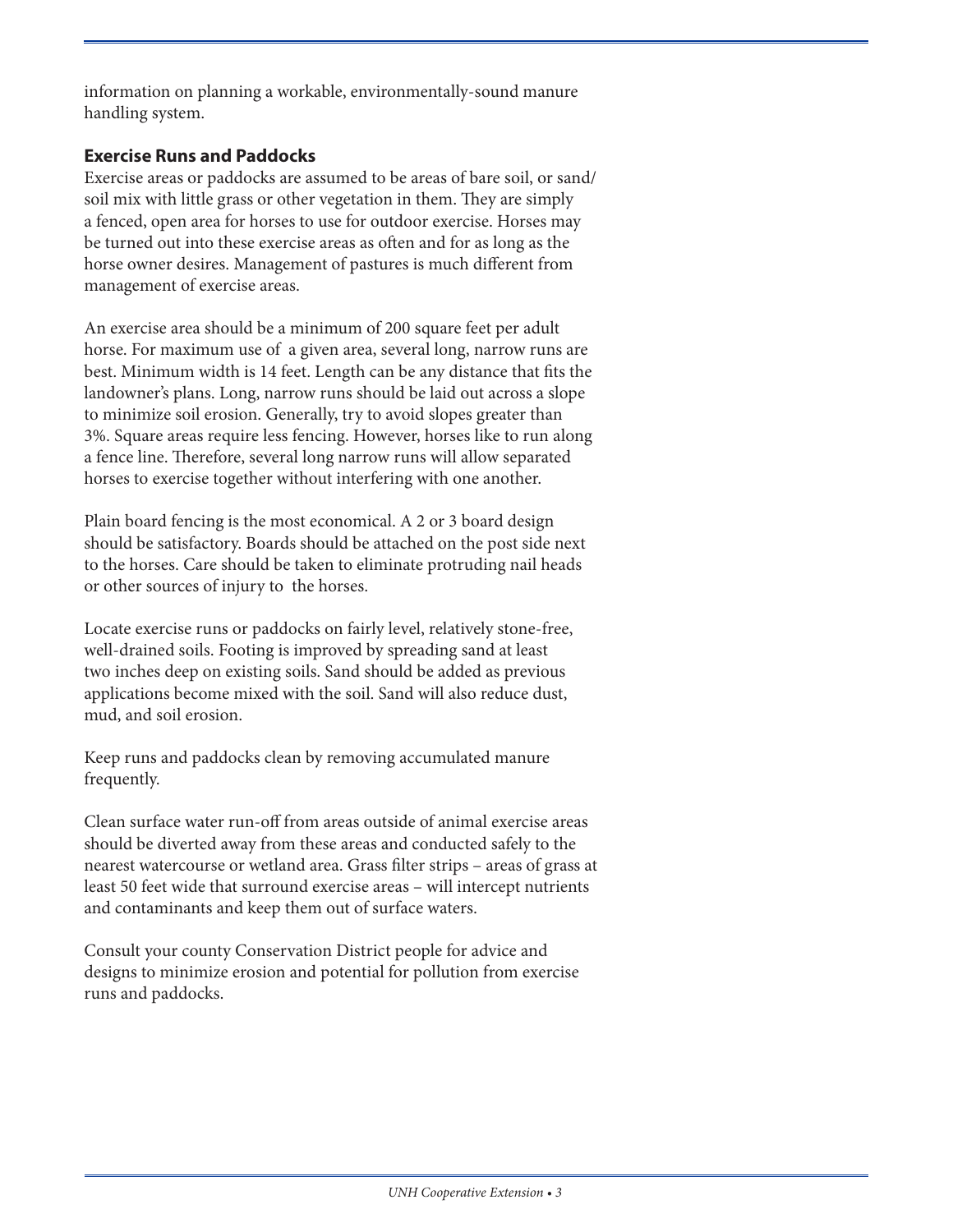#### **Pasture Management**

Pasture, while not essential, can provide an inexpensive supply of high quality feed with all the protein, vitamins, and minerals needed by most horses. However, pastures vary greatly in productivity. Pastures that are primarily grass offer excellent early and late season grazing, but are often severely depleted during mid to late summer. Pastures that contain clover may continue to allow reasonable good midsummer grazing. Pasture production is related to: (1) the number of animals per unit area, (2) vegetative makeup of the sod, and (3) the natural fertility of the soil.

Too often, horse pastures are grazed throughout the growing season without rotation. Ideally with small pastures, the horse should be rotated to a fresh area about every two weeks to break up the cycle of internal parasites. One to two acres of well-managed pasture can support one mature horse during the grazing season with rotation. When the animal is rotated as frequently as every two weeks, the acreage needed could be closer to one acre. Four to five acres of unimproved native grass pasture will support only one mature horse for the entire grazing season.

It's difficult to establish and maintain a dense vigorous sod that will withstand the constant trampling of horses. This is particularly true early in the season when the soil may be soft, or with early grazing following a reseeding. Sod that will stand traffic the best is also sod that's less palatable and less attractive to the horse.

A fertilizer program should encourage legumes, such as shallowrooted white clovers, as well as grasses. Base fertilizer applications on soil test results to make sure that pasture plants have enough nitrogen, phosphorus and potassium to thrive but also to avoid excessive levels of these nutrients building up in the soil. Avoid spreading fresh manure on pastures, as uncomposted manure increases the risk of spreading parasites to grazing horses.

#### **Using Manure As Removed From The Stable**

Turning of manure under the soil immediately following spreading will reduce losses of valuable nutrients, especially nitrogen. Manure spread or piled and left exposed on sloping surfaces is subject to erosion, possibly contributing to nearby water pollution downslope. Never spread manure on frozen surfaces or water-saturated ground. In addition, manure should not be stored in piles on land subject to flooding, or spread and left on the surface until flood season has passed.

Where there is nearby crop land, consider tilling in fresh manure when possible. This saves nutrients and alleviates storage problems. Fresh manure is best used for crops with long growing seasons, and better suited to clay and loam soils. Light or sandy soils benefit the most from applications of aged or composted manure. Portions of the nutrients in manure aren't as readily available for plant food as commercial fertilizer

## *Did You Know?*

**Turning of manure under the soil immediately following spreading will reduce losses of valuable nutrients, especially nitrogen.**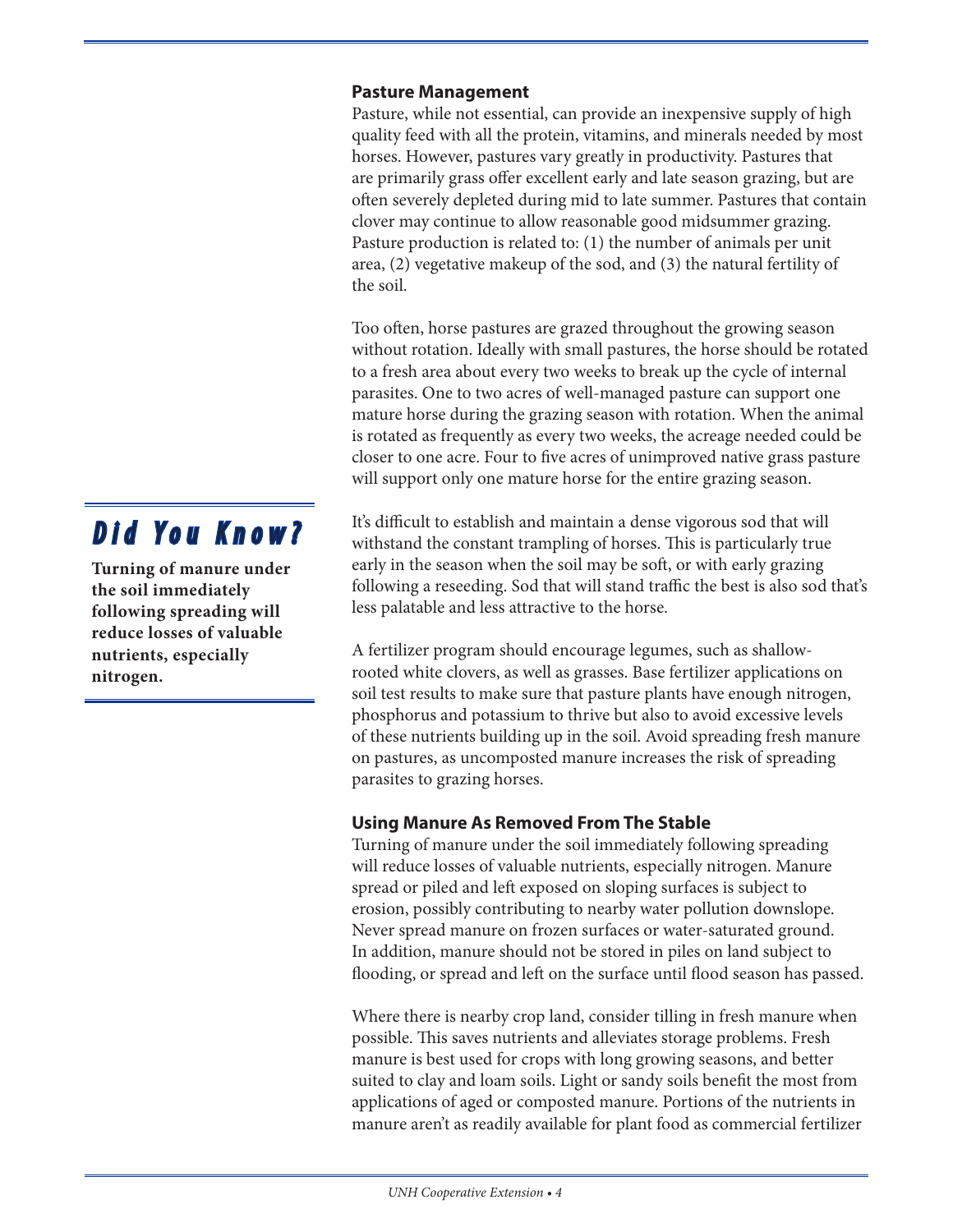nutrients. However, slow release provides a continuing supply of nutrients with less potential runoff.

Crops grown and harvested on one acre of land can easily use the nutrients available in the manure produced annually by a single horse. Large amounts of bedding usually present in manure are low in nitrogen content and high in carbon. A high carbon/low nitrogen ratio ties up nitrogen temporarily until the bedding decomposes. A supplemental source of nitrogen could be needed to offset this nutrient imbalance.

#### **Composting Manure**

Often, horse owners and managers don't have access to enough crop or garden land for good use of valuable manure. Therefore, some form of composting should be considered as a means of enhancing the material for off-site use. Recycling this useful material ensures that naturally available nutrients are sensibly returned to replace those previously removed by vegetation.

Manure that has been composted generally has a better sale value. However, to compost manure, you must pile it properly, keep it moist, and turn it over several times for 1-2 months. Various techniques can improve and hasten the composting process. Processing methods can be kept simple or be quite sophisticated, depending on the desired condition of the end product and the time needed to complete the composting process.

Decomposition under composting conditions makes the fertilizing value of bedding more available to plants. It changes organic matter into substances that more readily form humus in the soil. Availability of phosphorous is increased and many weed seeds that might be present are destroyed.

Good manure management is essential for horses to be accepted as friendly residential neighbors in increasingly crowded suburban settings. Forty-four percent of horses nationwide are said to be housed on private residential property. A solution to animal manure problems, anticipated or real, is a balanced ecological approach.

#### **Marketing Manure**

Properly composted horse manure could be marketed to home gardeners, nurseries, and crop farmers. Nurseries are the most likely customers for large volumes of less-than completely composted manure, and tend to prefer shavings as a source of bedding. Finely chopped paper could become an acceptable source of bedding and compost in the near future. Crop farmers within a reasonable distance might use trash-free manure on a yearly basis with suitable arrangement. Home gardeners are a good outlet for smaller quantities of composted or aged manure.

**"Crops grown and harvested on one acre of land can easily use the nutrients available in the manure produced annually by a single horse."**